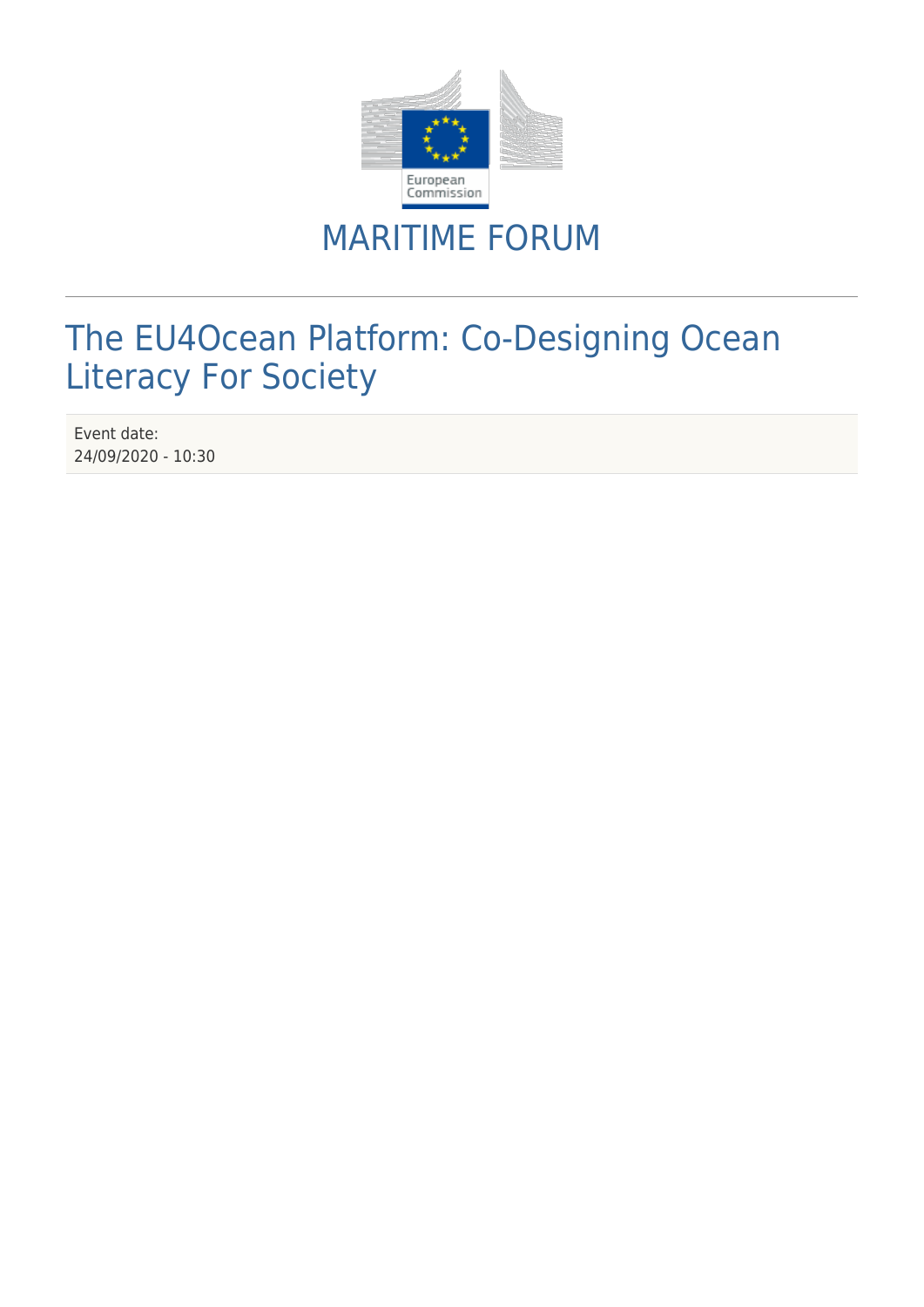





















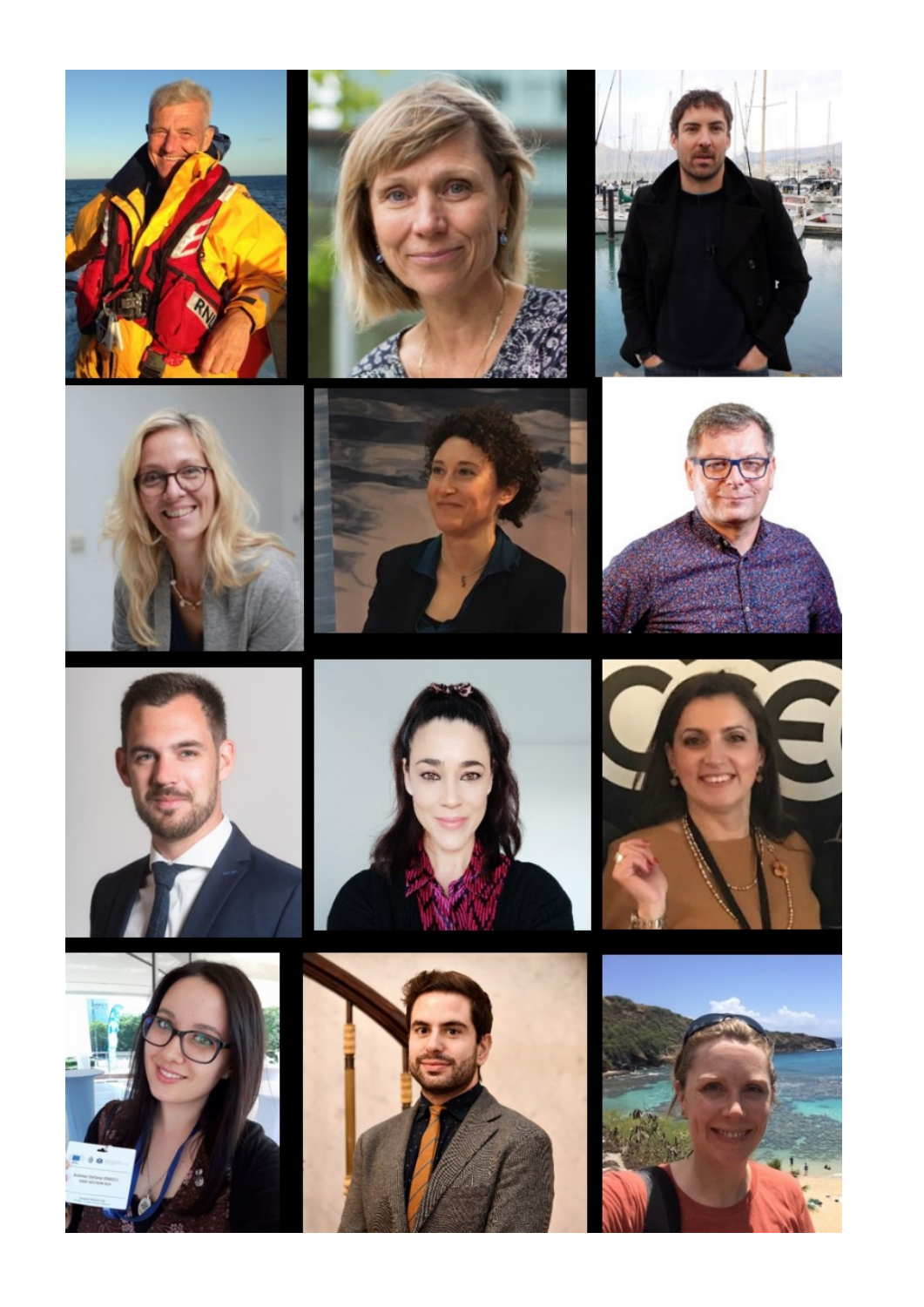The EU4Ocean Platform is a focal point in Europe for professionals to connect, collaborate and mobilise efforts in Ocean Literacy. As part of a 2 day EU4Ocean online event, the EU4Ocean Platform organised a webinar on 24 September 2020 at 10:30-12:00 CEST. This was a fully public, online event, open to all and attended by over 240 participants from the European Union (87%), wider Europe (7%), Africa (2%), South America (2%), North America (1%) and Asia (1%).

The main aims and objectives of the workshop were to raise awareness about the EU4Ocean Platform, to inform wider stakeholders about the latest Platform developments, and to motivate stakeholders to join the Platform, for collective action.

The meeting was co-designed with EU4Ocean Platform founding members and Chaired by EU4Ocean Platform Chair **James Nikitine**. BBC Presenter and explorer **Paul Rose** gave a keynote introduction. A number of founding members, together with Platform and Working Group Chairs joined a Panel to discuss the challenges of successful ocean literacy for their sector, and the added value of the Platform and diverse stakeholder interaction to enable this. **Andy Kontoudakis**, DG MARE, European Commission, concluded with a forward look.

Participants in the EU4Ocean Platform workshop included stakeholders from marine and other research organisations (41%), communication, advocacy and outreach (23%), education (22%), marine/maritime business (5%), art (2%) and other sectors (7%).

Paul Rose pointed out that "the best way to understand the ocean is to be a diver! But - our great EU4Ocean Platform comes very, very close. We all feel a bit wet, salty, windblown and energized".

Key messages highlighted during the workshops were:

- Everything is connected with Ocean literacy, but most progress is achieved by working together. We should build bridges across sectors which are not directly linked but could have multiple connections.
- The Platform and the wider Coalition has been set up by members, for members, with a central guiding principle for inclusiveness and co-design.
- The EU4Ocean Platform now has [over 100 members](https://webgate.ec.europa.eu/maritimeforum/en/node/4480/platform_members) [2], and is ever expanding as an inclusive, diverse (by sector and country) professional stakeholder hub for Ocean Literacy in Europe. Check out the [members' map](https://ec.europa.eu/maritimeaffairs/atlas/maritime_atlas/#lang=EN;p=w;bkgd=5;theme=354:0.8;c=926104.2403007429,6377788.263673515;z=5;e=t) [3].
- It's crucial to connect the Youth, and Blue Careers with Ocean Literacy.
- A major challenge for researchers is promoting research results. Transferring knowledge is important, and cooperating with educators is a good way to achieve this.
- The EU4Ocean network will be a chance to make existing [e.g. national ocean literacy] networks stronger, to be more active, to make collaborations, to be inspired.
- The greatest challenge is to catch the multidimensionality, and the EU4Ocean Platform can move this forward.
- Ocean Literacy is an opportunity to connect and add value. We need to have out of the box ideas, we need to be sustainable, we need to be creative, we need to be inclusive.